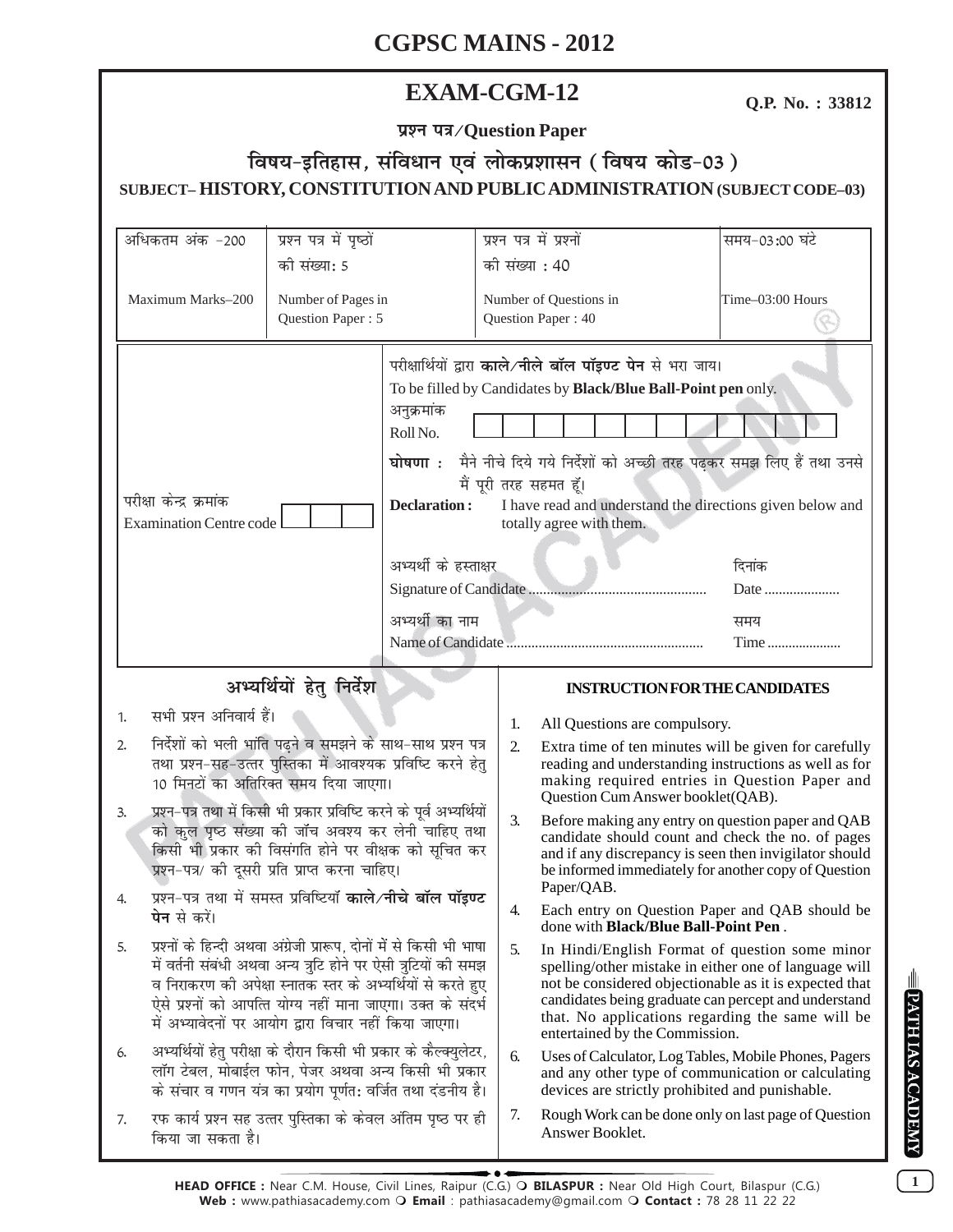#### खण्ड-1

### SECTION-1

### (उत्तर की शब्द सीमा-30, अंक-02)

# भाग $-1$

सिंध सभ्यता का भौगोलिक विस्तार बतायें।  $\mathbf{1}$ . Mention the geographical extent of the Indus Civilisation. बौद्ध धर्म में 'पञ्च स्कंध' क्या है?  $\mathcal{L}$ 

What is 'Pancha Skandha' in Buddhism?

- शिवाजी की 'अष्ट प्रधान व्यवस्था' क्या थी? 3. What was the 'Astha Pradhan System' of Shivaji?
- 'द्वैध शासन' से आप क्या समझते हैं?  $\overline{4}$ . What do you understand by 'Dyarchy'?

# भाग  $-2$

- 1857 की क्रान्ति में मौलवी अहमदल्ला शाह का क्या योगदान था?  $\mathbf{1}$ . What was the contribution of Maulyi Ahamadullah Shah in revolt of 1857? होमरूल आन्दोलन का प्रेरणा स्रोत क्या था?
- $\mathfrak{L}$ What was the source of the inspiration of the Home rule movement?
- काकोरी षडयन्त्र केस के बारे में आप क्या जानते हैं?  $\mathcal{F}$ What do you know about the Kakori conspiracy case?
- आजाद हिन्द फौज के संस्थापक कौन थे?  $\overline{4}$ . Who was the founder of Indian National Army?

# भाग  $-3$

छत्तीसगढ के प्राचीन इतिहास में सिरपुर का क्या महत्व है?  $1<sub>1</sub>$ What is the importance of the Sirpur in ancient history of Chhattisgarh? छत्तीसगढ में मराठों की 'सुबा व्यवस्था' के बारे में आप क्या जानते हैं?  $\overline{2}$ 

What do you know about the 'Suba System" of Maratha's in Chhattisgarh?

- 1857 की क्रान्ति में हनुमान सिंह का क्या योगदान था?  $\mathcal{F}$ What was the contribution of Hanuman Singh in Revolt of 1857?
- छत्तीसगढ़ के प्रथम श्रमिक आंदोलन की क्या विशेषता थी?  $\overline{4}$ . What was the characteristic of the first workers movement of Chhattisgarh?

# भाग  $-4$

- भारत की संविधान सभा के संघटन का उल्लेख कीजिए। 1. Describe the composition of the Constituent Assembly of India.
- भारतीय संविधान के प्रस्तावना का महत्व लिखिए।  $\mathcal{D}_{\alpha}$ Write the importance of the Preamble of the Indian Constitution.
- भारतीय संविधान के अनुच्छेद 74 पर एक टिप्पणी लिखिए। 3.

Write a note on the Article 74 of the Indian Constitution.

भारतीय संविधान में उल्लिखित आपात उपबंधों को समझाइए।  $\overline{4}$ . Explain the emergency provisions mentioned in the Indian Constitution.

 $\overline{2}$ 

HEAD OFFICE: Near C.M. House, Civil Lines, Raipur (C.G.) O BILASPUR : Near Old High Court, Bilaspur (C.G.) Web: www.pathiasacademy.com O Email: pathiasacademy@gmail.com O Contact: 78 28 11 22 22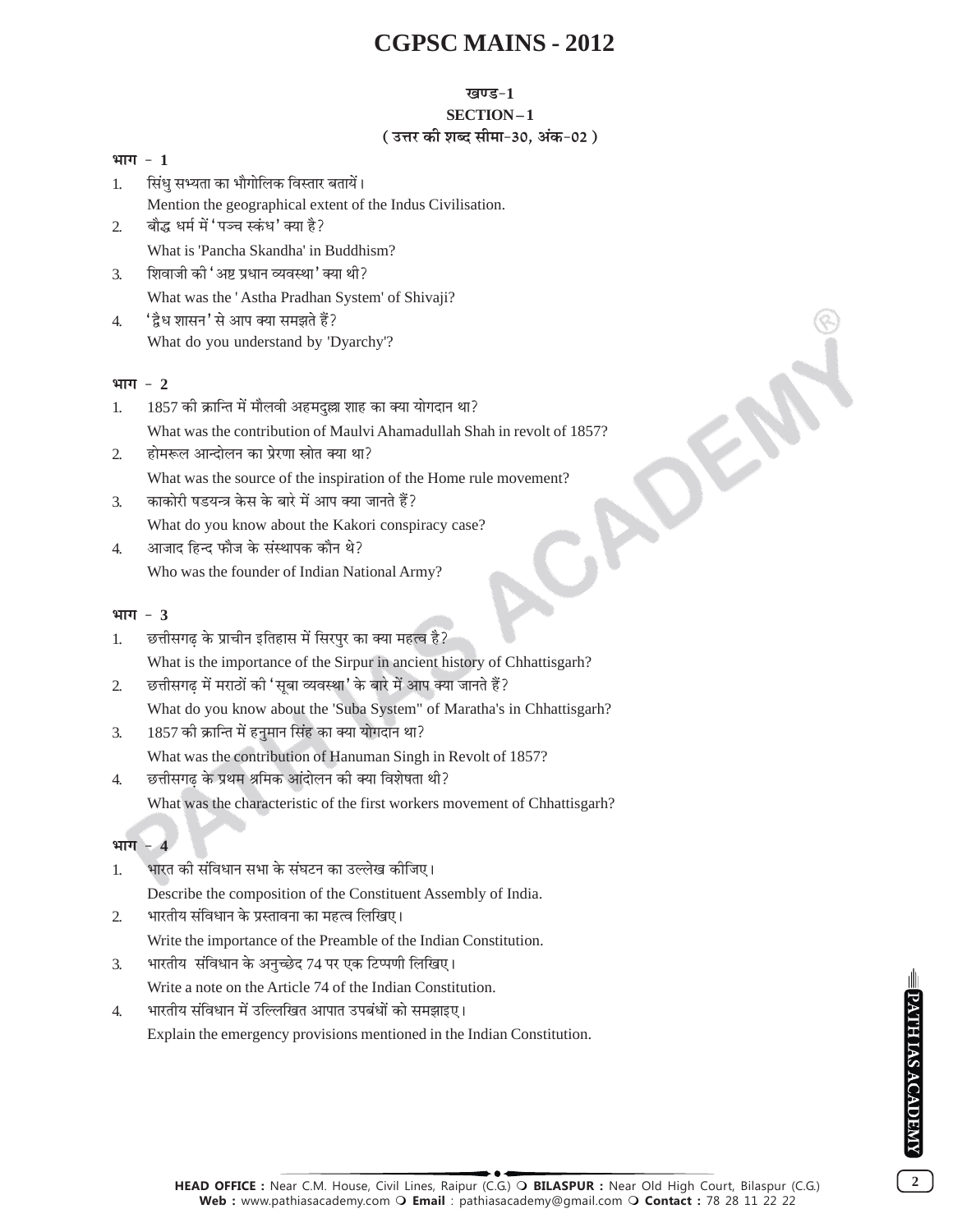### भाग  $-5$

- प्रशासन से आप क्या समझते हैं? समझाइए।  $1<sub>1</sub>$ What do you mean by Administration? Explain.
- 'उदारीकरण' के अर्थ की विवेचन कीजिए।  $\overline{2}$ Discuss the meaning of 'Liberalization'.
- 'विधि के शासन' से आप क्या समझते हैं?  $\mathcal{F}$ What do you understand by 'Rule of Law'?
- पदसोपान को समझाइए।  $\overline{4}$ . Explain Hierarchy.

# खण्ड-2 SECTION-2 (उत्तर की शब्द सीमा-60, अंक-04)

# भाग  $-1$

- अशोक के अभिलेखों में वर्णित महामात्रों के प्रकार बतायें।  $\overline{\mathbf{5}}$ Mention the types of Mahamatras as described in Ashokan edicts.
- अंग्रेजों की 'सुरक्षित घेरे ' की नीति क्या थी? 6. What was the 'Ring fence' policy of the British?

# भाग  $-2$

- बंगाल विभाजन के महत्व को रेखांकित कीजिए।  $\overline{5}$ . Trace the importance of partition of Bengal.
- बारडोली सत्याग्रह पर संक्षिप्त टिप्पणी लिखिए। 6. Write a short comment on Bardoli Satyagraha.

# भाग  $-3$

- किन आधारों पर यह कहा जा सकता है कि छत्तीसगढ मौर्य साम्राज्य में सम्मिलित था?  $\overline{5}$ On what basis it can be said that Chhattisgarh was included in the Mauryan Empire?
- 1942 का 'रायपुर षङयन्त्र केस' क्या था? 6. What was 'Raipur Conspiracy Case' of 1942?

# भाग  $-4$

- भारतीय संविधान की मूलभूत विशेषताओं का उल्लेख कीजिए। 5. Discuss the salient features of the Indian Constitution.
- राज्य सभा की उपयोगिता का परीक्षण कीजिए। 6. Examine the utility of Rajya Sabha.

# भाग  $-5$

- विकासशील समाज में लोक प्रशासन की भूमिका की विवेचना कीजिए।  $\overline{5}$ Discuss the role of Public Administration in the developing society.
- 'प्रशासनिक सुधार' की अवधारणा को समझाइए। 6.

Explain the concept of 'Administrative Reforms'.

 $\overline{\overline{\overline{3}}}$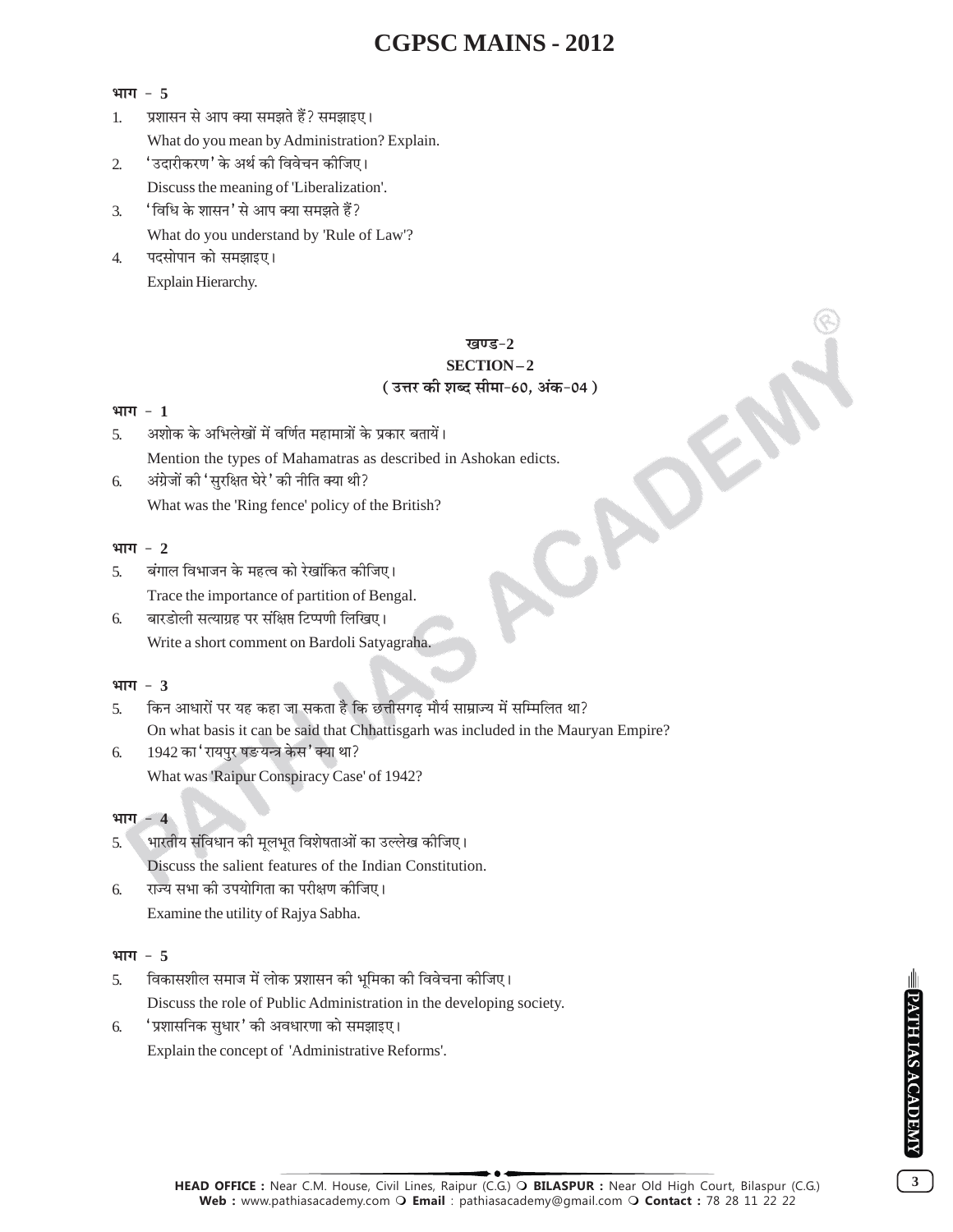#### खण्ड-3 SECTION-3

# (उत्तर की शब्द सीमा-100, अंक-08)

#### भाग  $-1$

दिगंबर और श्वेतांबर में अन्तर स्पष्ट कीजिए।  $7<sub>1</sub>$ Explain the difference between Digambar and Swetambar.

#### भाग  $-2$

गदर आन्दोलन का भारतीय इतिहास में महत्व प्रतिपादित कीजिए।  $7.$ Enumerate the importance of Gadar Movement in Indian history.

#### भाग  $-3$

पूर्ववर्ती बस्तर रियासत का संक्षिप्त विवरण कीजिए।  $7<sub>1</sub>$ Give a brief account of former princely state of Bastar.

#### भाग  $-4$

राज्य-प्रशासन में मुख्यमंत्री की भूमिका का परीक्षण कीजिए। 7. Examine the role of the Chief-Minister in the administration of State.

#### भाग  $-5$

''हर्बर्ट साइमन ने निर्णय–निर्माण में चयन, मूल्य और तथ्य की महत्वपूर्ण भूमिका को पहचाना।'' विवेचना कीजिए।  $7<sub>1</sub>$ "Herbert Simon identified a prominent role for choice, value and facts, in decision-making. "Discuss.

#### खण्ड−4

# **SECTION-4**

#### ( उत्तर की शब्द सीमा-250. अंक-20 )

# ( इस खण्ड में विभिन्न भागों से कुल 03 प्रश्न दिए जाएंगे। अभ्यर्थी को इनमें से कोई 02 उत्तर देने होंगे )

#### भाग $-1$

8.

- द्वितीय नगरीकरण में लोहे की भूमिका का परीक्षण कीजिए।
	- Examine the role of iron in the second urbanisation.

#### भाग  $-2$

भारतीय स्वतंत्रता आन्दोलन में भारत छोड़ो आन्दोलन के महत्व की विवेचना कोजिए। 8. Discuss the importance of the Quit India Movement in the Indian freedom movement.

#### भाग  $-3$

छत्तीसगढ में स्वराज्य पार्टी के प्रभावों का विश्लेषण कीजिए।  $\mathcal{R}$ Analyse the impact of Swaraj Party in Chhattisgarh.

 $\overline{\mathbf{4}}$